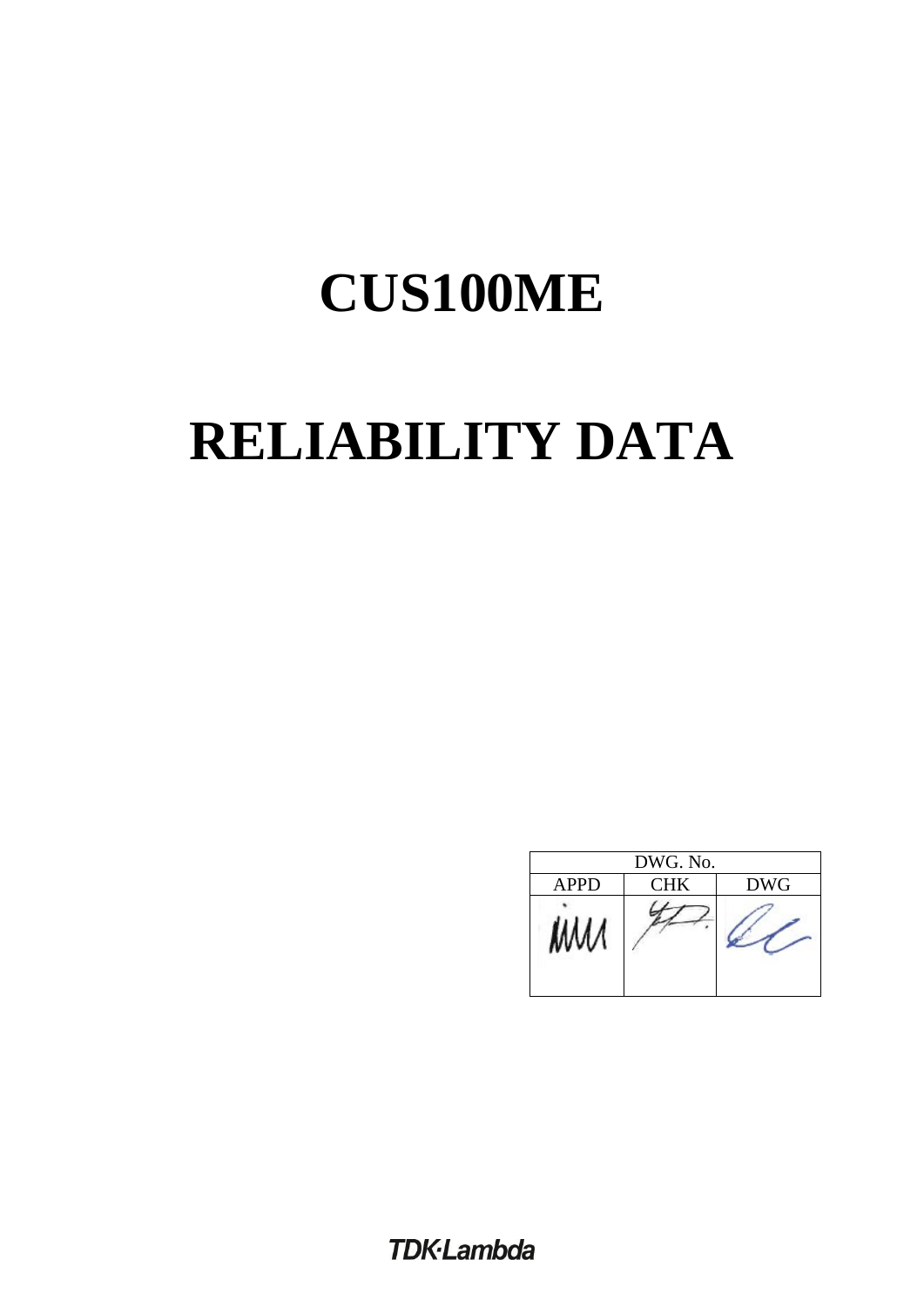### INDEX

**X**Test results are typical data.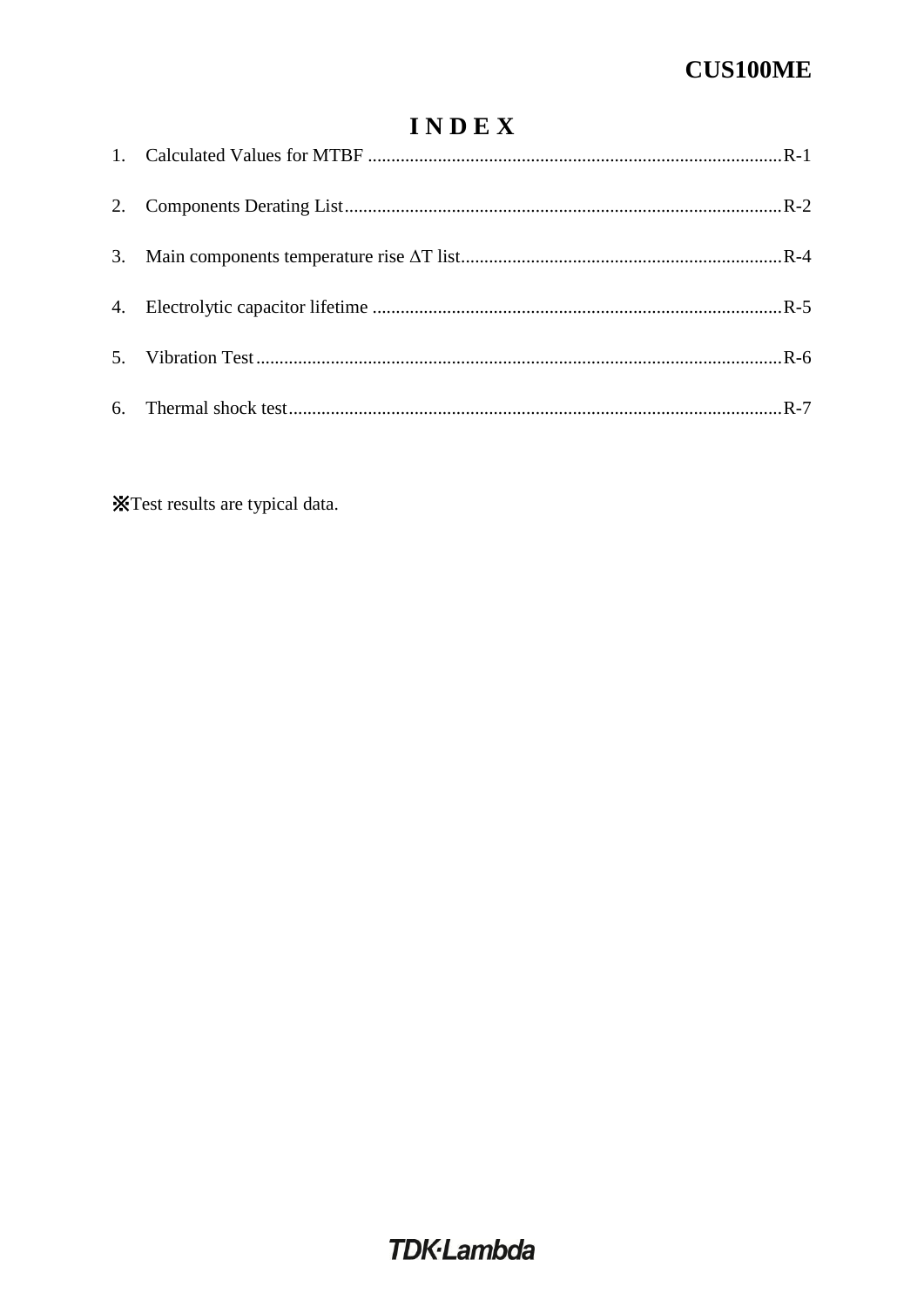### <span id="page-2-0"></span>**1. Calculated Values for MTBF**

#### **MODEL : CUS100ME-24**

#### **Calculating Method**

Calculated based on part count reliability projection of Telcordia (\*1). Individual failure rates  $\lambda_G$  is given to each part and MTBF is calculated by the count of each part.

\*1: Telcordia Document "Reliability Prediction Procedure for Electronic Equipment" (Document number SR-332 Issue3 ,Method I, Quality level II)

Formula:

$$
MTBF = \frac{1}{\lambda_{equip}} \times 10^6 = \frac{1}{\sum_{i=1}^{n} n_i (\lambda_c \pi_Q)_i} \times 10^6 (hours)
$$

 $\lambda_{\text{equip}}$  = Total Equipment Failure Rate (Failure /10<sup>6</sup> Hours )

$$
\lambda_G
$$
 = Generic failure rate for the i<sup>th</sup> generic part (Failure / 10<sup>6</sup> Hours)

 $n_i$  = Quantity of i<sup>th</sup> part

n = Number of different generic part categories

 $\pi_{\text{Q}}$  = Generic quality factor for the ith generic part ( $\pi_{\text{Q}}$  = 1)

#### **MTBF Values**

Environmental factor: GB (Ground, Benign)

| Line Input | <b>Output Volts</b> | Load  | $\mathsf{r}_{\mathsf{amb}}$ | <b>MTBF</b> (hrs) |
|------------|---------------------|-------|-----------------------------|-------------------|
| 230V       | 24V                 | 4.16A | 20C                         | 19.181.479        |
| 230V       | 24V                 | 4.16A | $30^{\circ}$ C              | 10,719,765        |
| 230V       | 24V                 | 4.16A | $40^{\circ}$ C              | 5.734.828         |
| 230V       | 24V                 | 4.16A | $50^{\circ}$ C              | 3,003,623         |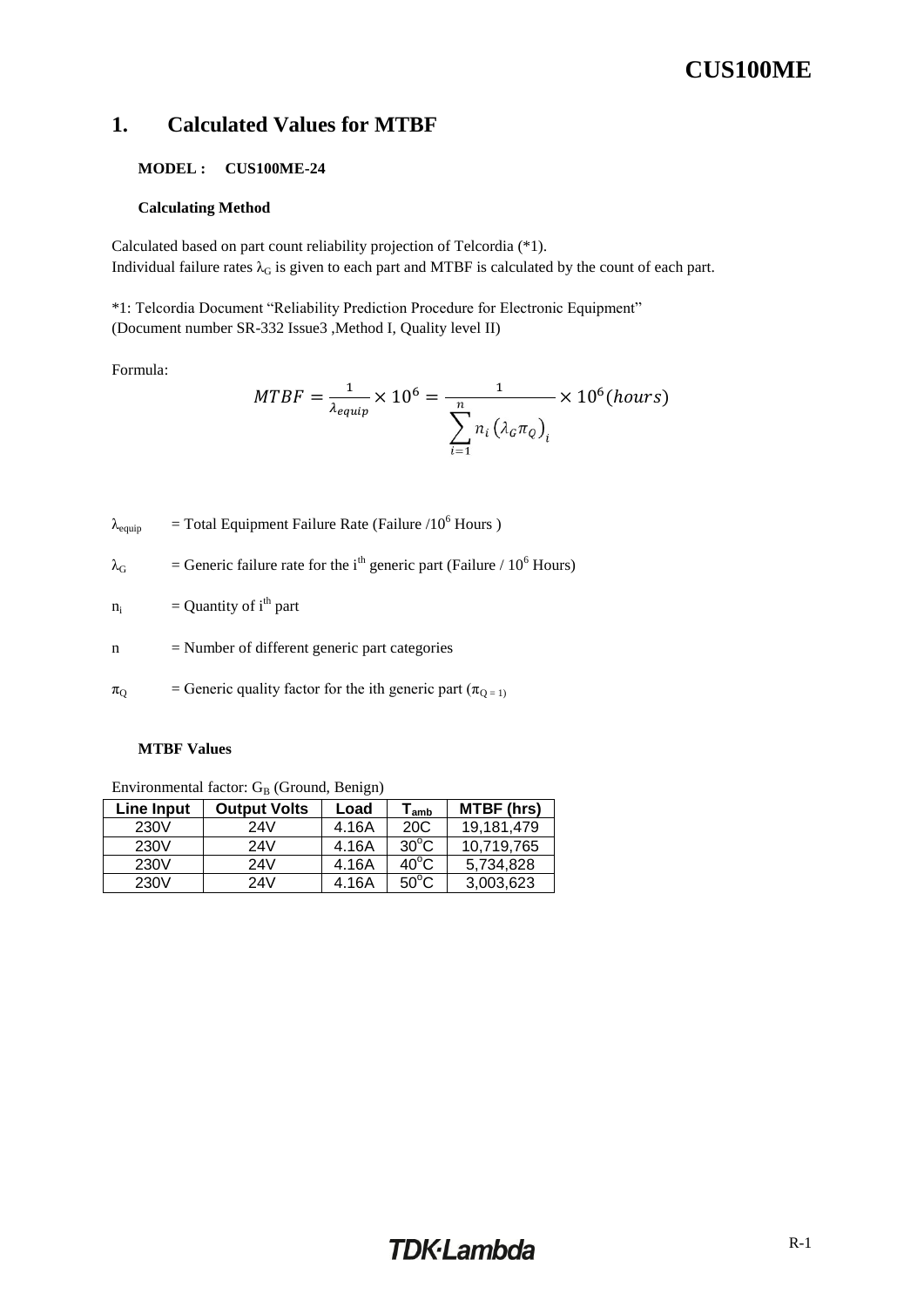### <span id="page-3-0"></span>**2. Components Derating List**

### **MODEL: CUS100ME-24**

| <b>Location No.</b>                 | $Vin = 100VAC$                                                       | Load = $100\%$           | $Ta = 50^{\circ}C$ |
|-------------------------------------|----------------------------------------------------------------------|--------------------------|--------------------|
| XD <sub>8</sub>                     | $T$ jmax=175 $\mathrm{^{\circ}C}$                                    | $\theta$ j-c=20°C/W      |                    |
| FURS360B                            | $Pd=0.5W$                                                            | $\Delta Tc=10^{\circ}C$  | $Tc=111^{\circ}C$  |
| Fagor                               | $Tj = Tc + ((\theta j-c) \times Pd) = 121^{\circ}C$                  |                          |                    |
|                                     | D.F.=69.1%                                                           |                          |                    |
| XD10                                | $T$ jmax= $150^{\circ}$ C                                            | $\theta$ j-c=13°C/W      |                    |
| S5MB                                | $Pd=0.5W$                                                            | $\Delta Tc = 6.5$ °C     | $Tc=123.4$ °C      |
| <b>Taiwan Semiconductor</b>         | $Tj = Tc + ((\theta j - c) \times Pd) = 129.9^{\circ}C$              |                          |                    |
|                                     | D.F.=86.6%                                                           |                          |                    |
| XD11                                | $T$ jmax= $150^{\circ}$ C                                            | $\theta$ j-c=13°C/W      |                    |
| S5MB                                | $Pd=0.5W$                                                            | $\Delta Tc = 6.5$ °C     | $Tc=123.4$ °C      |
| Taiwan Semiconductor                | $Tj = Tc + ((\theta j - c) \times Pd) = 129.9^{\circ}C$              |                          |                    |
|                                     | D.F.=86.6%                                                           |                          |                    |
| XD12                                | Tjmax= $150^{\circ}$ C                                               | $\theta$ j-c=13°C/W      |                    |
| S5MB<br>Taiwan Semiconductor        | $Pd=0.5W$<br>$Tj = Tc + ((\theta j - c) \times Pd) = 129.9^{\circ}C$ | $\Delta Tc = 6.5$ °C     | $Tc=123.4$ °C      |
|                                     |                                                                      |                          |                    |
| XD13                                | D.F.=86.6%<br>$T$ jmax= $150^{\circ}$ C                              | $\theta$ j-c=13°C/W      |                    |
| S5MB                                |                                                                      | $\Delta Tc=6.5^{\circ}C$ |                    |
|                                     | $Pd=0.5W$                                                            |                          | $Tc=123.4$ °C      |
| Taiwan Semiconductor                | $Tj = Tc + ((\theta j - c) \times Pd) = 129.9^{\circ}C$              |                          |                    |
|                                     | D.F.=86.6%                                                           |                          |                    |
| XQ1                                 | $T$ jmax= $150^{\circ}$ C                                            | $\theta$ j-c=4°C/W       |                    |
| IPD60R400CEAUMA1                    | Pd=0.36W                                                             | $\Delta Tc=1.4$ °C       | $Tc=123.6$ °C      |
| Infineon                            | $Tj = Tc + ((\theta j - c) \times Pd) = 125^{\circ}C$                |                          |                    |
|                                     | D.F.=83.4%<br>$T$ jmax= $150^{\circ}$ C                              | $\theta$ j-c=4°C/W       |                    |
| XQ <sub>2</sub><br>IPD60R400CEAUMA1 | Pd=0.36W                                                             | $\Delta Tc=1.4$ °C       | $Tc=123.6$ °C      |
| Infineon                            | $Tj = Tc + ((\theta j-c) \times Pd) = 125^{\circ}C$                  |                          |                    |
|                                     | D.F.=83.4%                                                           |                          |                    |
| XQ3                                 | Tjmax= $150^{\circ}$ C                                               | $\theta$ j-c=4°C/W       |                    |
| IPD60R400CEAUMA1                    | $Pd=1W$                                                              | $\Delta Tc=4^{\circ}C$   | $Tc=126^{\circ}C$  |
| Infineon                            | $Tj = Tc + ((\theta j - c) \times Pd) = 130^{\circ}C$                |                          |                    |
|                                     | D.F.=86.7%                                                           |                          |                    |
| XQ4                                 | $T$ jmax= $150^{\circ}$ C                                            | $\theta$ j-c=4°C/W       |                    |
| IPD60R400CEAUMA1                    | $Pd=1W$                                                              | $\Delta Tc=4$ °C         | $Tc=126^{\circ}C$  |
| Infineon                            | $Tj = Tc + ((\theta j - c) \times Pd) = 130^{\circ}C$                |                          |                    |
| D.F.=86.7%                          |                                                                      |                          |                    |
| XQ5                                 | Tjmax= $150^{\circ}$ C                                               | $\theta$ j-c=625°C/W     |                    |
| 2SK3018T106                         | $Pd = 0W$                                                            | $\Delta Tc=0$ °C         | $Tc=100^{\circ}C$  |
| <b>ROHM</b>                         | $Tj = Tc + ((\theta j - c) \times Pd) = 100^{\circ}C$                |                          |                    |
|                                     | D.F.=66.7%                                                           |                          |                    |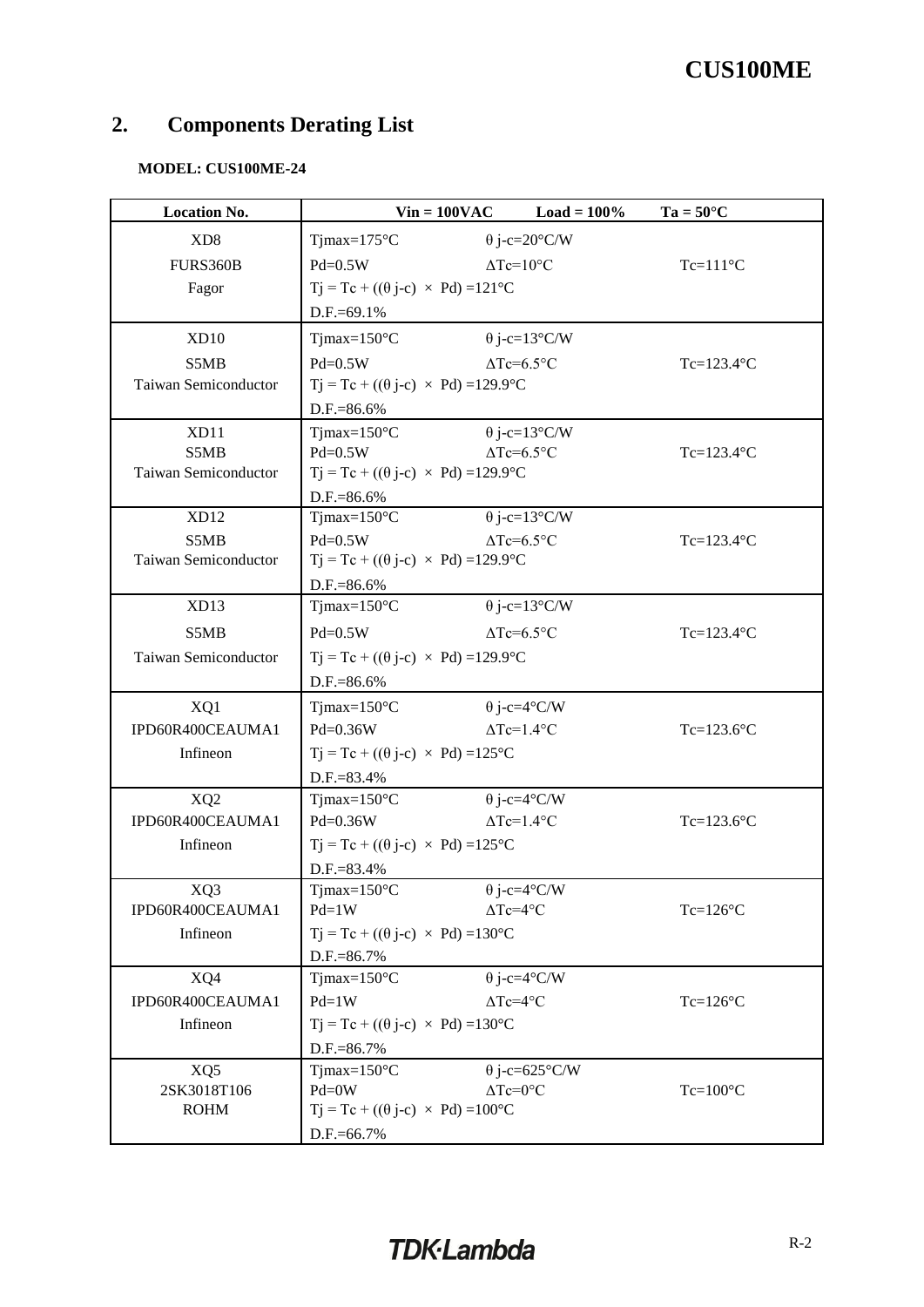| <b>Location No.</b> | $Vin = 100VAC$                                         | $Load = 100\%$                  | $Ta = 50^{\circ}C$ |
|---------------------|--------------------------------------------------------|---------------------------------|--------------------|
| XQ105               | Tjmax= $150^{\circ}$ C                                 | $\theta$ j-c=20°C/W             |                    |
| BSC039N06NSATMA1    | $Pd=0.44W$                                             | $\Delta$ Tc=8.8°C               | $Tc=127^{\circ}C$  |
| Infineon            | $Tj = Tc + ((\theta j - c) \times Pd) = 135.8$ °C      |                                 |                    |
|                     | $D.F.=90.5%$                                           |                                 |                    |
| XQ106               | Tjmax= $150^{\circ}$ C                                 | $\theta$ j-c=20°C/W             |                    |
| BSC039N06NSATMA1    | $Pd=0.39W$                                             | $\Delta Tc=7.7$ °C              | $Tc=127^{\circ}C$  |
| Infineon            | $Tj = Tc + ((\theta j - c) \times Pd) = 134.7$ °C      |                                 |                    |
|                     | $D.F.=89.8%$                                           |                                 |                    |
| XU1                 | Tjmax= $150^{\circ}$ C                                 | $\theta$ j-c=90°C/W             |                    |
| <b>TEA1716T</b>     | $Pd = 0W$                                              | $\triangle Tc=0$ <sup>o</sup> C | $Tc=99.9$ °C       |
| <b>NXP</b>          | $Tj = Tc + ((\theta j - c) \times Pd) = 99.9^{\circ}C$ |                                 |                    |
|                     | $D.F.=66.6%$                                           |                                 |                    |
| <b>XU100</b>        | $T$ jmax=150 $\rm{^{\circ}C}$                          | $\theta$ j-c=140°C/W            |                    |
| <b>TEA1995T</b>     | $Pd=0W$                                                | $\triangle Tc=0$ <sup>o</sup> C | $Tc=100.5$ °C      |
|                     | $Tj = Tc + ((\theta j - c) \times Pd) = 100.5$ °C      |                                 |                    |
|                     | $D.F.=67%$                                             |                                 |                    |
| <b>XD100</b>        | Tjmax= $150^{\circ}$ C                                 | $\theta$ j-c=80°C/W             |                    |
| NCP431B             | $Pd=0.1W$                                              | $\Delta Tc=10.6$ °C             | $Tc=80.8$ °C       |
| On-Semi             | $Tj = Tc + ((\theta j - c) \times Pd) = 91.4$ °C       |                                 |                    |
|                     | $D.F.=60.9%$                                           |                                 |                    |
| XD102               | Tjmax= $150^{\circ}$ C                                 | $\theta$ j-c=80°C/W             |                    |
| NCP431B             | $Pd=0.02W$                                             | $\Delta Tc=1.4$ °C              | $Tc=94.1^{\circ}C$ |
| On-Semi             | $Tj = Tc + ((\theta j - c) \times Pd) = 95.5^{\circ}C$ |                                 |                    |
|                     | $D.F = 63.7\%$                                         |                                 |                    |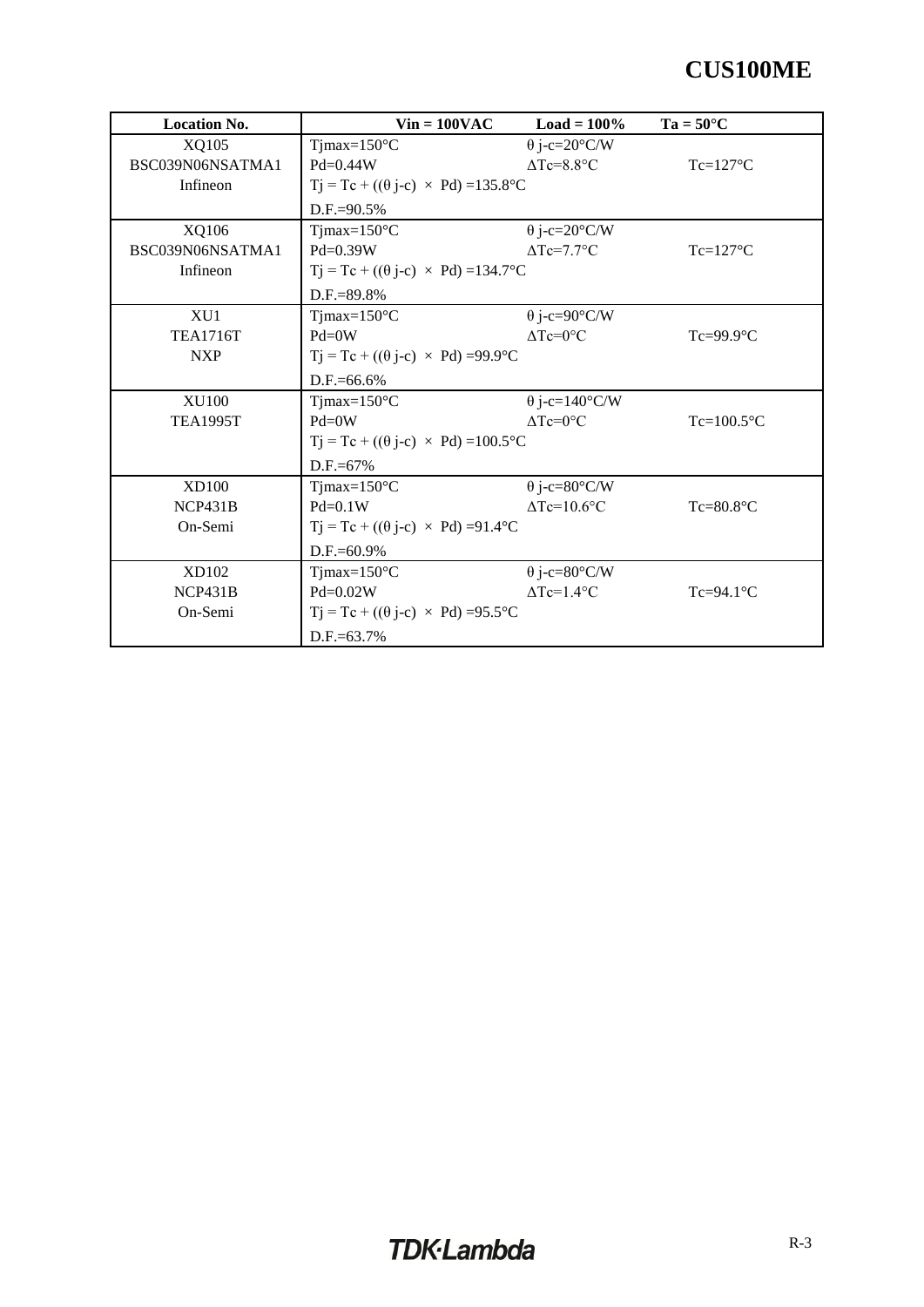### <span id="page-5-0"></span>**3. Main components temperature rise ΔT list**

### **MODEL: CUS100ME-12**

### **Measuring conditions**

| <b>Mounting Method</b><br>Standard Mounting (A) Open Frame | Acr F |
|------------------------------------------------------------|-------|
| Input Voltage (VAC)                                        | 90    |
| Output Voltage (VDC)                                       | 12    |
| Output Current (A)                                         | 8.313 |

### **Measuring Results**

|                     |                              |                | $\Delta T$ Temperature Rise (°C) |
|---------------------|------------------------------|----------------|----------------------------------|
|                     | <b>Output Derating</b>       | $I_0 = 100 \%$ | $I_0 = 60 \%$                    |
|                     |                              | $Ta = 50 °C$   | $Ta = 70 °C$                     |
| <b>Location No.</b> | <b>Parts Name</b>            | Mounting(A)    | <b>Mounting (A)</b>              |
| XD13                | <b>Bridge Diode</b>          | 60.7           | 35.7                             |
| XQ3                 | <b>Boost FET</b>             | 58.3           | 34.3                             |
| XD <sub>8</sub>     | <b>Boost Diode</b>           | 61.6           | 38.3                             |
| XQ <sub>2</sub>     | Primary FET                  | 59.6           | 37.8                             |
| XQ106               | Secondary FET                | 51.0           | 32.9                             |
| <b>XU101</b>        | Optocoupler                  | 43.0           | 28.1                             |
| XU102               | Optocoupler                  | 39.1           | 26.7                             |
| L1                  | <b>Common Mode Choke</b>     | 47.0           | 26.0                             |
| L2                  | <b>Boost Choke</b>           | 51.6           | 31.3                             |
| <b>TX100</b>        | <b>Transformer Primary</b>   | 55.6           | 37.6                             |
| <b>TX100</b>        | <b>Transformer Secondary</b> | 54.3           | 36.2                             |
| C <sub>1</sub>      | Resonant Cap                 | 44.0           | 28.4                             |
| C <sub>2</sub>      | <b>Auxilliary Cap</b>        | 34.7           | 23.9                             |
| C <sub>3</sub>      | X Cap                        | 25.7           | 14.8                             |
| C <sub>6</sub>      | <b>Boost Cap</b>             | 41.9           | 26.0                             |
| C7                  | X Cap                        | 34.4           | 21.5                             |
| C <sub>102</sub>    | Output Cap                   | 37.3           | 23.8                             |
| F1                  | Fuse                         | 37.4           | 19.8                             |
| XR112               | Sense Resistor               | 65.4           | 49.6                             |
| XD13                | <b>Bridge Diode</b>          | 60.7           | 35.7                             |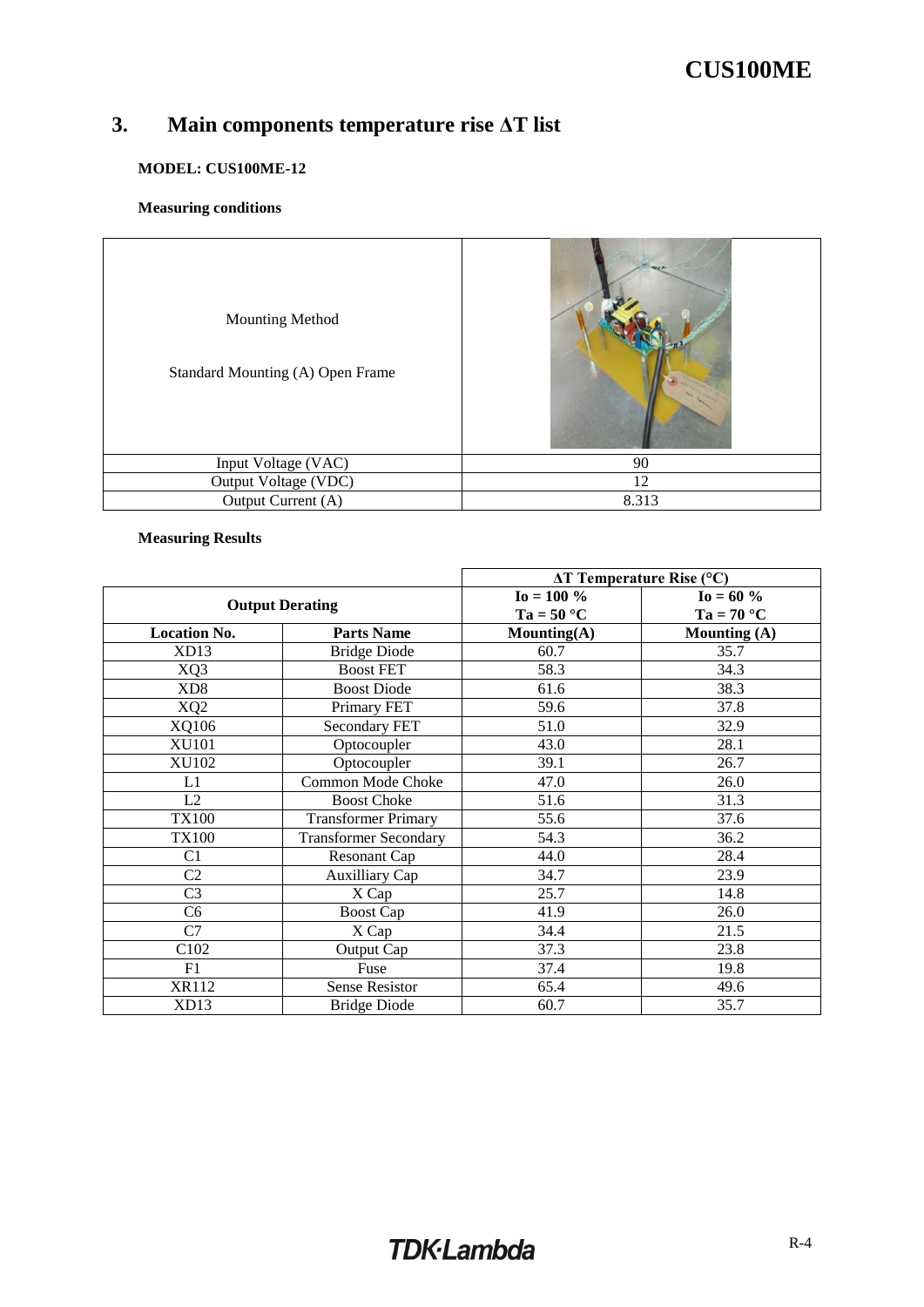### <span id="page-6-0"></span>**4. Electrolytic capacitor lifetime**

### **MODEL: CUS100ME-12**

Standard Mounting

Conditions Ta 40°C 50°C  $\frac{1}{2}$ .  $\frac{1}{2}$ .  $\frac{1}{2}$ 

 $Vin = 100$  VAC

| Load $(\% )$ | Lifetime (years)   |                    |  |
|--------------|--------------------|--------------------|--|
|              | $Ta = 40^{\circ}C$ | $Ta = 50^{\circ}C$ |  |
| 50           | 24.7               | 12.3               |  |
| 75           | 20.2               | 10.1               |  |
| 1 በበ         | 74                 |                    |  |



Note : E-cap life calculation is based on 24hrs/day operation. e.g. For 12Hrs/day operation life numbers will double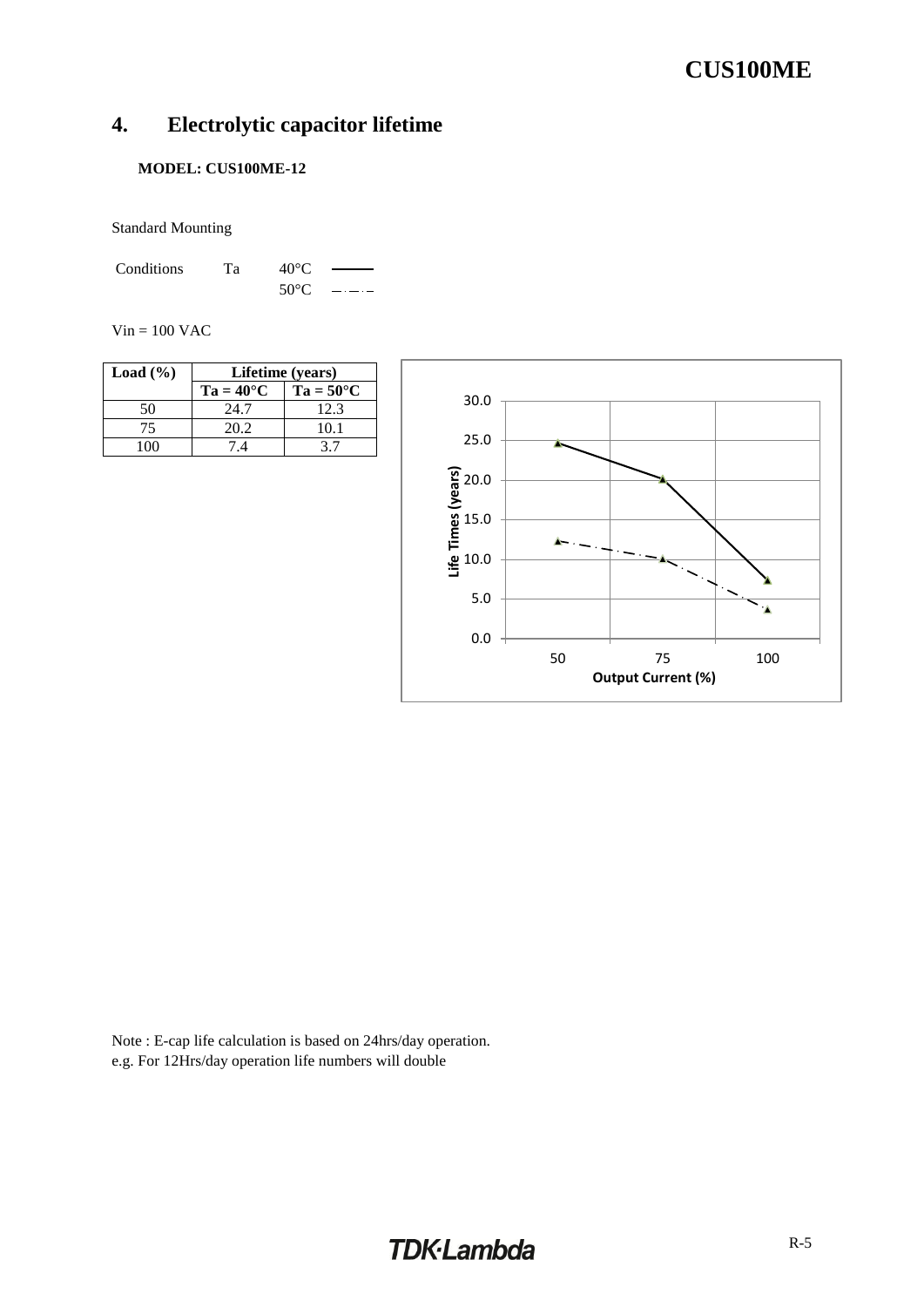### <span id="page-7-0"></span>**5. Vibration Test**

### **MODEL: CUS100ME**

#### **(1) Vibration Test Class**

Frequency Variable Endurance Test

### **(2) Equipment Used**

| Controller:    | <b>LDS</b> Dactron Comet |
|----------------|--------------------------|
| Vibrator:      | V830-335 T M8 R-CE       |
| Accelerometer: | DeltaTron 4533-B         |

#### **(3) The Number of D.U.T. (Device Under Test)**

5 Units

#### **(4) Test Conditions**

| Sweep Frequency: | $10 - 500$ Hz            | Direction:    | X. Y. Z          |
|------------------|--------------------------|---------------|------------------|
| Sweep Time:      | 1 minute                 | Test Time:    | 1 hour each axis |
| Acceleration:    | 2.2G                     | Non-operation |                  |
| Mounting:        | <b>Standard Mounting</b> |               |                  |
|                  |                          |               |                  |

### **(5) Test Method**



Fix the PSUT on the mounting rail with stopper on each corner. Standard mounting position as per picture above.

### **(6) Acceptable Conditions**

- 1. Not to be broken.
- 2. No abnormal output after test.

### **(7) Test Results**

Visually OK and functions after test.